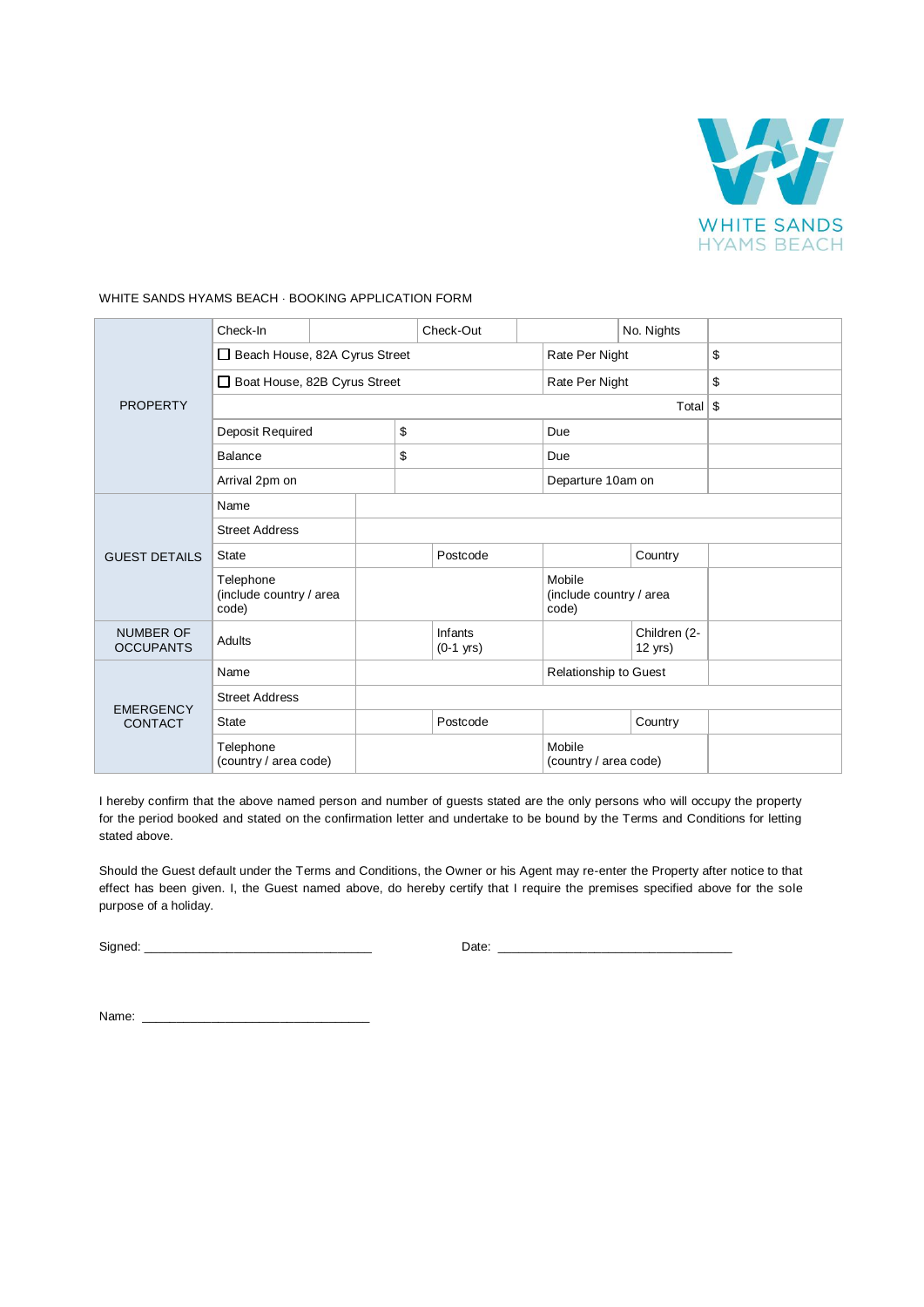

## TERMS AND CONDITIONS OF STAY

Reservations for short term holiday accommodation are accepted by Real Estate Capital Investors Pty ATF KANO REIT of 11 Griffin Place, Glebe, NSW 2037 ("the Owner") for Hyams White Sands being 82A and 82B Cyrus Street, Hyams Beach, NSW 2540 (the "Property") to which the following terms and conditions shall apply:

## BOOKING INFORMATION

## 1.1 Availability of Property

The short term accommodation contract negotiated is made between the Guest and the Owner and is made on the understanding that the Property and its facilities as stated in the booking confirmation will be available as represented to the Guest. Should any events whatsoever arise beyond the reasonable control of the Owner which render the Property uninhabitable (for example flood, fire, storm, tempest, etc) then the Owner may have to cancel the Guest's booking for the Property. Should such circumstances arise then the Owner will refund all monies paid by the Guest in respect of the Property. Upon refund of the monies paid, the guest shall have no further claims whatsoever against the Owner of the Property.

#### 1.2 Deposit

The accommodation booking will not be confirmed by the Owner until the Guest's deposit payment is received and cleared. If the accommodation booking is made within six (6) weeks of the date of commencement of the Guest's proposed holiday, the full rental payable for the Property is required together with any bond and any other payment applicable.

#### 1.3 Changes to Holiday Bookings

Where possible, the Owner will accept certain changes to a booking after a booking has been confirmed with a deposit. Changes after the final payment has been made will only be possible under exceptional circumstances. In such cases an administration fee of \$50.00 may be charged.

#### 1.4 Cancellation

Once your booking has been confirmed and receipted by the Owner your deposit is non-refundable. If the booking is cancelled in writing more than six (6) weeks from the date of commencement of your holiday you will be released from the liability for the full balance of hire. The deposit is non-refundable.

If we receive written notice of cancellation less than six (6) weeks prior to the date of commencement of your holiday and we are successful in finding guests to fill your place at the holiday home you will be released from the liability for the full balance of hire. The deposit is non-refundable.

The Owner recommends that the Guest takes out comprehensive holiday cancellation and protection insurance with a reputable insurance company to cater for any unforeseen circumstances which may arise including accident, ill health or any other matters beyond the Guest's reasonable control, as once the booking has been made and confirmed, the Guest will be responsible for payment of the full rental whether or not occupation of the Property occurs.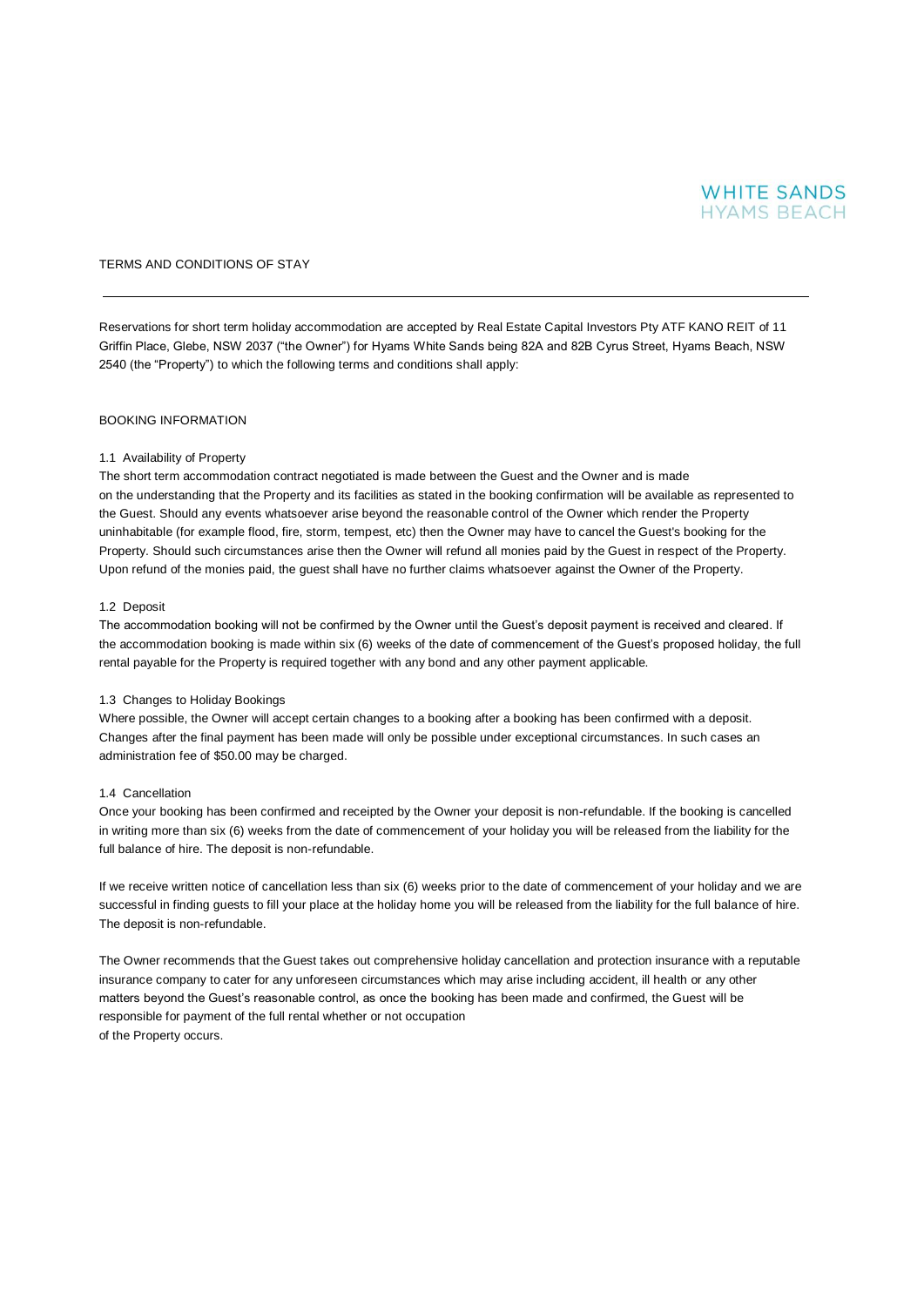

## 1.5 Rental Contract

The rental contact is between the Guest and the Owner and is subject to the terms and conditions herein. The contract for accommodation shall not be effective until the Owner sends the Guest written confirmation of the booking.

#### 1.6 Booking Confirmation

Once a Guest's booking has been confirmed, the Guest shall be responsible for payment of the total rent for the rental period and all extras (if any) as shown on the confirmation notice on or before the date or dates referred to in such notice.

#### 1.7 Final Payment

The full amount payable in respect of the Property rental shall be paid at least six (6) weeks prior to the date of commencement of the booking. If the full payment has not been received by the Owner at least twenty eight (28) days prior to the start of the rental period, the Owner reserves the right to cancel the booking without notice and the Guest will forfeit the Guest's deposit which is non-refundable in such circumstances. Payments may be made via Direct Bank Deposit or Bank Cheque.

#### 1.8 Right to Refuse or Revoke Bookings

The Owner reserves the right to revoke or refuse to honour any property accommodation booking which may in the opinion of the Owner, (and at the Owner's sole discretion), be unsuitable for the Property.

#### USE OF WHITE SANDS PROPERTY

## 1.9 Description of the Property

All information in respect of the Property contained on the website and other material is believed to be correct at the time of its preparation, however all details contained therein are subject to change by the Owner without notice. The Owner will not accept any responsibility for any alterations to the Property or any part thereof and any liability for any matter or occurrences beyond the Owner's reasonable control including damage caused

by extreme weather conditions, break down of appliances, wiring, plumbing, invasion of pests, or any act or omission on the part of the Owner causing loss, accident or injury to the Guest or any one or more of them.

#### 1.10 Representations

The Guest acknowledges that the Owner has used its best endeavours to describe the Property to the Guest within the limited extent of the communications between the Guest and the Owner and shall not be liable to the Guest in any respect should the Guest consider the Property to be unsuitable for any reason whatsoever.

#### 1.11 Guest's Obligations in Respect of the Property

The Guest shall be responsible for the Property during the Guest's stay. The Guest shall take all reasonable care of the Property and at the end of the stay shall leave the Property including all utensils, fixtures, fittings and equipment on, in or about the Property in a clean and tidy condition. The Guest shall be liable for any breakages or damage caused to the Property or any part thereof or any of the chattels therein that may occur during the Guest's occupation of the Property and all costs of repair and replacement thereof shall be payable to the Owner upon demand. Any damage or breakage to any part of the Property or any of the chattels therein shall be reported to the Owner as soon as practicable after the damage occurring thereto.

## 1.12 Guest's Personal Belongings

All personal belongings, baggage, vehicles and other property of the Guest of any description shall be the risk of the Guest at all times and the Owner accepts no responsibility for any loss or damage thereto.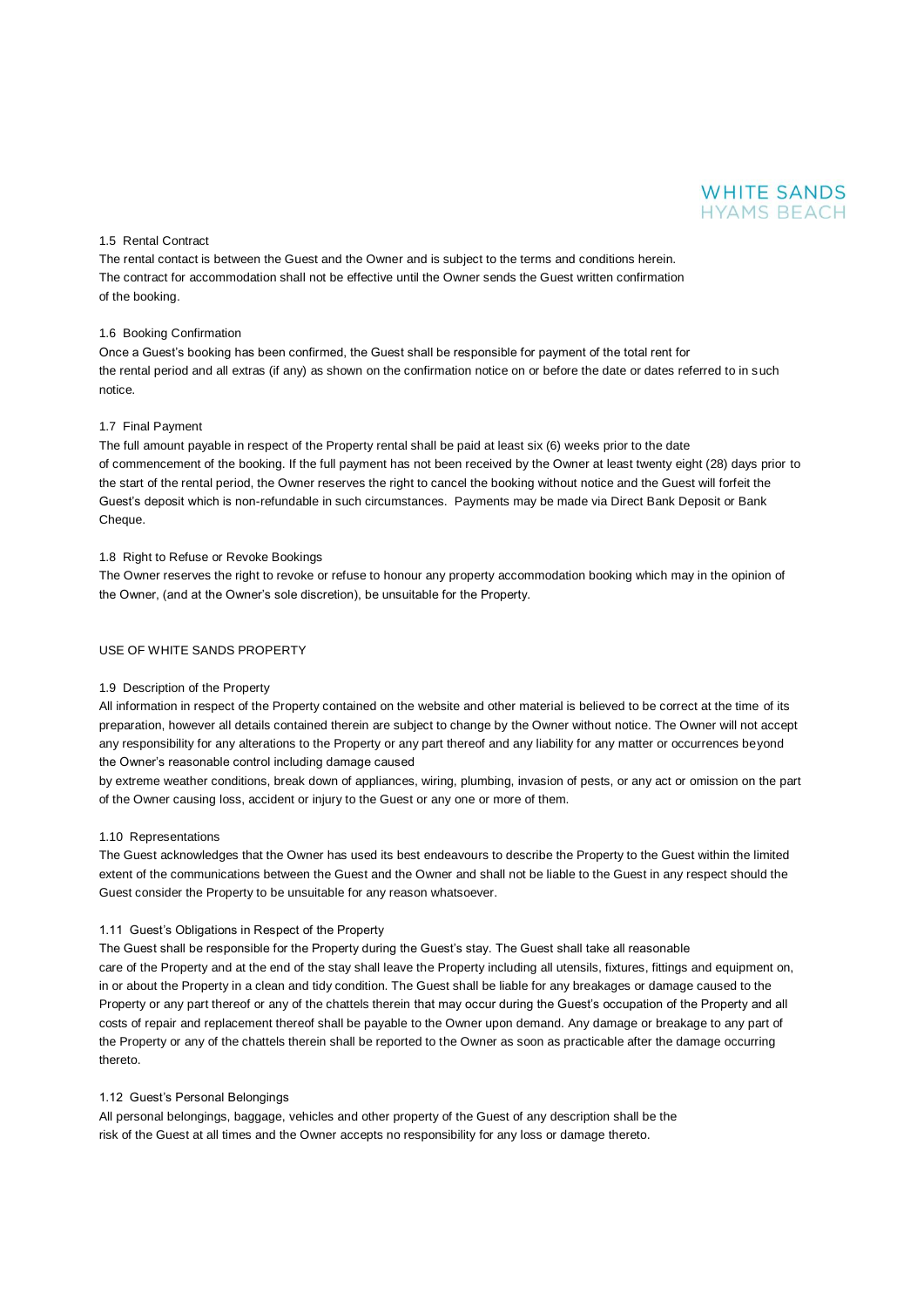# **WHITE SANDS HYAMS BEACH**

#### 1.13 Party Size

The Guest may only allow the Property to be occupied by the number of persons nominated in the Guest's application and under no circumstances shall the number of people occupying the Property be greater than that appearing on the Guest's application or the booking confirmation whichever is the lesser. The Owner reserves the right to refuse occupation of the Property to the Guest if the condition on the number of people intended to occupy the Property is not observed. The property is to be used for short-term residential accommodation only.

#### 1.14 Use of the Property

The premises are not to be used for commercial use/gain or any use other than stated in the contract. ie leisure.

The property may not be used for any commercial purpose, party, gathering or any other function unless agreed prior to occupation. The property is not to be sub-let. In addition photos are not to be used for commercial purposes without prior written consent from the owners.

## 1.15 Accommodating Children

Additional items required for small children and babies, including portable cots and sheets, bottle sterilisers, high chairs, basic toys and books can be provided upon request for an additional fee. Child cutlery and crockery is already provided.

## 1.16 Smoking and Pets

There is strictly no smoking inside the house. You may smoke outside, however, all cigarette butts are to be placed in the external garbage bin. Pets are prohibited from inside and outside the property.

#### 1.17 Privacy

Guests are requested to respect the privacy of occupants of adjoining property. All transactions between the Guest and the Owner are private and are not to be disclosed to other parties.

## OCCUPANCY OF WHITE SANDS

#### 1.18 Check-In/Check-Out

Check-in is from 2pm onwards. Check-out is 10am. Our property is accessed by a security system. We will inform you of your personal identification number to access the garage and internal door. This 4 digit access code is unique to your stay and will expire on your departure. We require your estimated arrival time to activate your personal identification number.

## 1.19 Parking

The three car garage is to be used by the Beach House residents only. There is a car parking space behind the Boat House, if off-street parking is required, otherwise there is plenty of street parking for residents of the Boat House.

#### 1.20 Housekeeping

For short term bookings there is no housekeeping. For bookings longer than a week housekeeping services can be organised for an additional fee.

## 1.21 Garbage

Please wrap all garbage and place in the bins supplied. Shoalhaven City Council contractors collect in the early morning so please read (Notice to Occupants) upon arrival to know when garbage is collected. Fish must not be cleaned on the premises. Guests will be charged \$10.00 per bag/box for any excess garbage not removed from the premises.